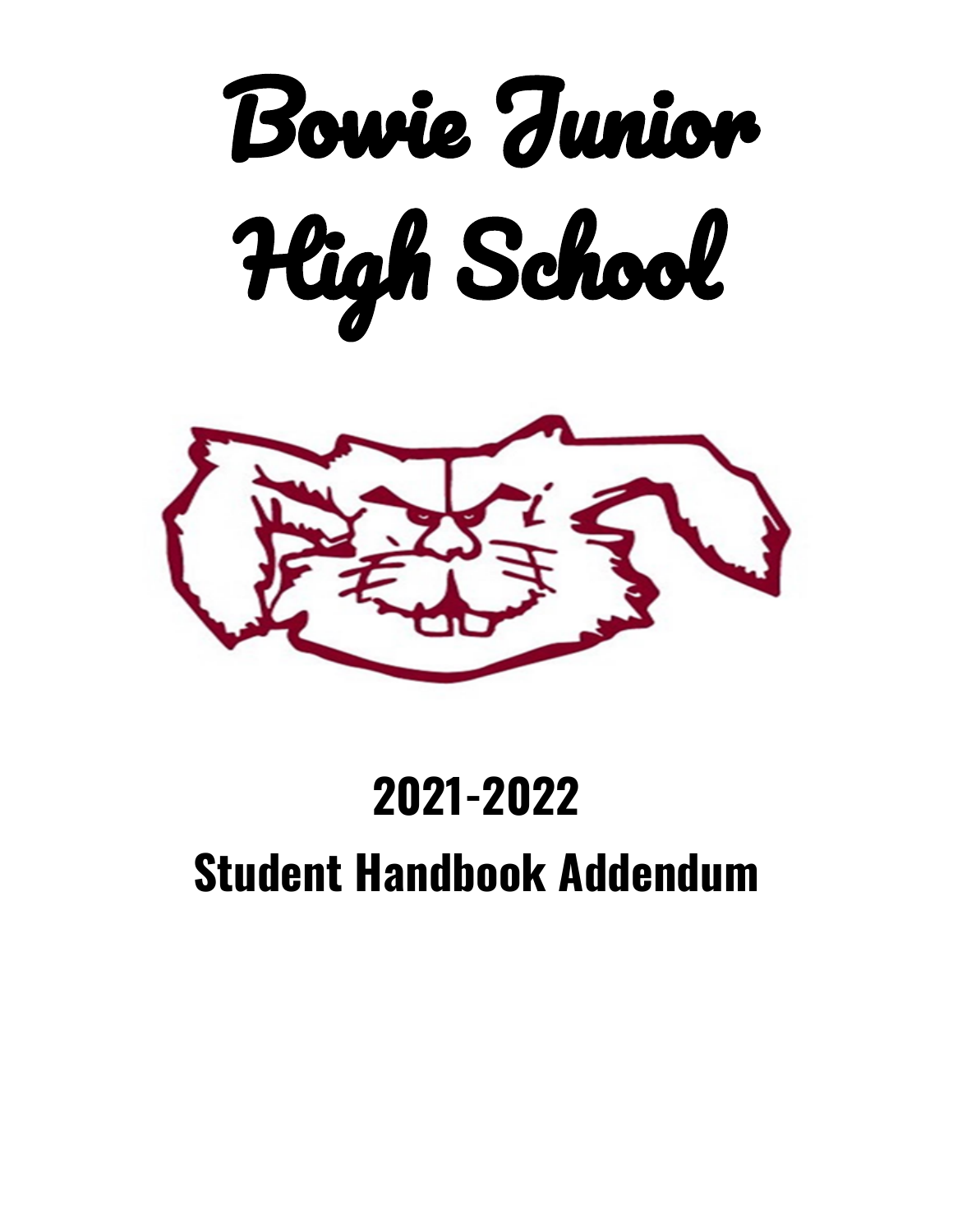#### **Junior High School Student Handbook Addendum**

## **ATTENDANCE**

Bowie Junior High School's official attendance time is 2<sup>nd</sup> period.

#### **PROCEDURES FOR REPORTING AN ABSENCE**

(Parent and Student Responsibility)

When a student is absent, the parent/guardian is required to report the absence and reason for the absence to the school attendance office on the day of the absence by noon. Contact [maria.jaraleno@bowieisd.net](mailto:maria.jaraleno@bowieisd.net) to report the absence. Please make sure that your child brings a written absence note upon return. The absence will not be excused until BJH has received the written excuse note.

Each semester, a student is allowed 5 absences to be excused by a parent note. After 5 absences in a semester, a doctor's note is required in order to excuse an absence for illness.

To assist our students, BJH provides an opportunity to excuse an absence for a student who feels ill, but not bad enough to go to a doctor, by visiting the school nurse. The school nurse has the authority to send a student home for illness and excuse the absence as though there had been a doctor's note.

#### **UNEXCUSED ABSENCES**

All absences are documented as unexcused until students have followed required procedures for making the absence excused (see above). Absences for personal business, private lessons, family vacations, etc. are unexcused.

Any absences not cleared within the three-week period after a student returns to school may remain unexcused.

#### **COMPULSORY ATTENDANCE**

Students must follow compulsory attendance laws and be present 90% of the time which is missing less than 18 days or 7920 minutes in a school year. Students that have 10 unexcused absences or parts of days (tardy/leave early) will be filed with Truancy Court. Bowie Junior High has a goal of 96% attendance for students on a weekly basis. Please help us meet our goal by being present and on time.

#### **CHECKING IN OR OUT OF SCHOOL DURING THE DAY**

A student whose tardiness to school has made him/her absent from one or more classes or who must leave school prior to the end of the school day must sign in or out of the office with acknowledgment and approval by the attendance clerk, assistant principal, or designee. Students will be released only to those given permission by virtue of designation in the student information section of Ascender. It is the responsibility of parents or guardians to keep all information in Ascender up to date and notify the front office if any changes are needed. Official picture identification will be required before a student can be released for pick up. If a student is to be picked up by someone other than a designated person on the emergency information, such arrangements are to be made in person, by phone, or written in a note by a parent or guardian of record in advance thereby giving the school office personnel ample notice of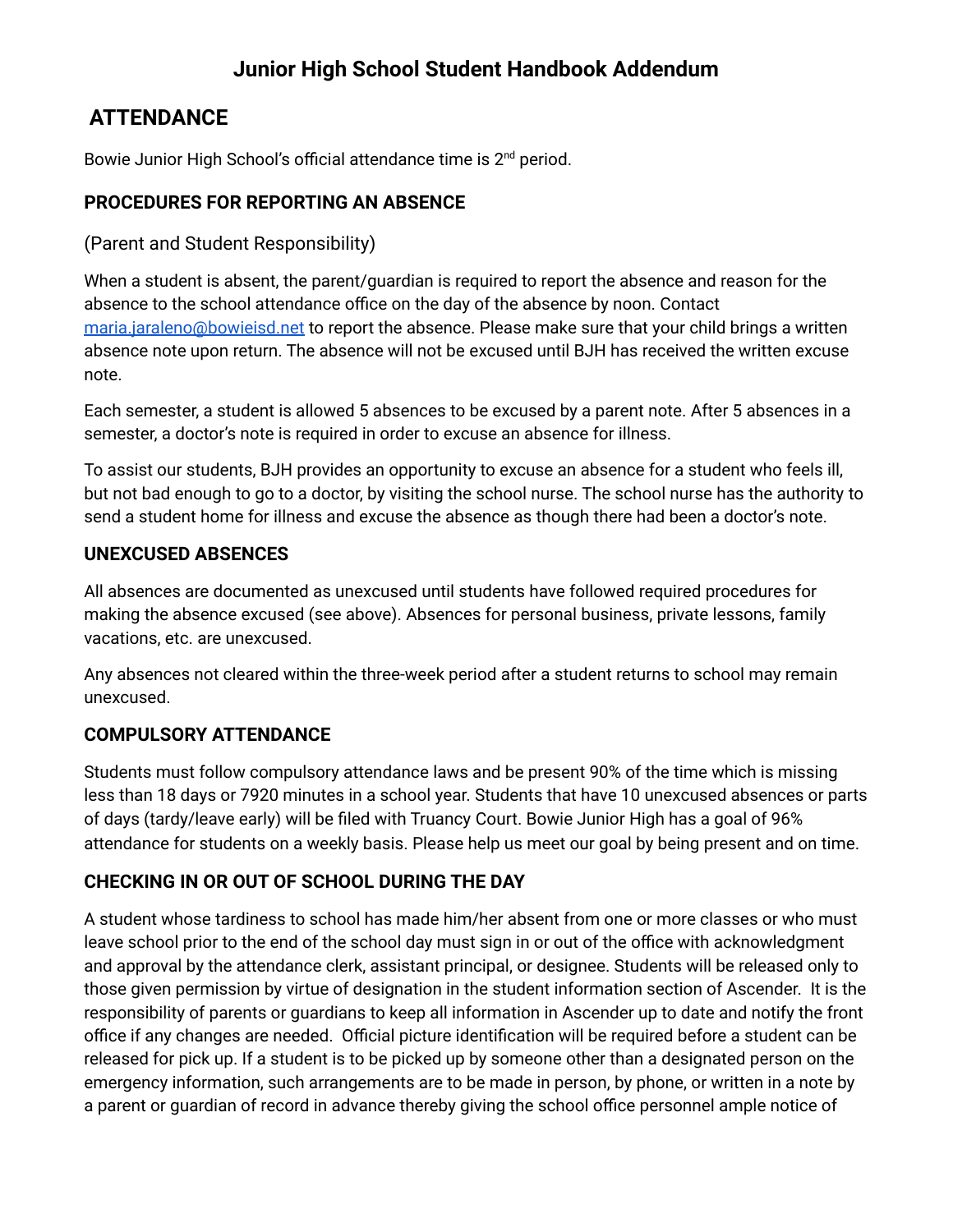such intentions. Such precautions are not in place as an inconvenience, but rather to protect the students.

#### **MEDICAL APPOINTMENTS**

Upon returning to school, the student must bring a note from the doctor/dentist to receive an excused absence.

#### **MAKEUP WORK**

#### **AFTER EXTRACURRICULAR ACTIVITY**

Students participating in extracurricular activities are required to plan ahead. It is the students' responsibility to complete any missed assignments. All assignments and tests are due upon the student's return to school as though the student had been present in class.

#### **AFTER ABSENCE (EXCUSED OR UNEXCUSED)**

Tests or assignments that were announced prior to the absence are due upon return to school. For work that was announced during the student's absence, students are responsible for arranging make-up work and make-up tests with their teacher. Students with absences are to be given the total number of days associated with the absence from school plus one day to turn in make-up work or to take tests missed while absent from school.

#### **AWARDS AND HONORS**

Bowie Junior High School has an awards ceremony in May. All parents are encouraged to attend this event.

#### **BEHAVIOR**

We are building tomorrow's leaders at Bowie Intermediate and want all students to reflect these leadership and character traits through high expectations of excellence. We will be instilling a self managing and positive environment with accountability and affirmations.

#### **CAFETERIA**

#### **SERVICES**

Bowie Junior High School participates in the National School Lunch Program and offers students nutritionally balanced breakfast and lunches daily. Breakfast is served free of charge to all students during 2nd period. BJH serves lunch to each of the three grade levels each day. Students may purchase lunches and may also purchase items ala-carte. Free and reduced lunch prices do not cover ala-carte purchases. Free and reduced-price lunches are available based on financial need. Information about a student's participation is confidential. Contact Wayne Walker, Assistant Director of Support Services (940) 689-2942 to apply. If a student's lunch account reaches a negative balance parents will be notified by the cafeteria department.

The district follows the federal and state guidelines regarding foods of minimal nutritional value being served or sold on school premises during the school day. [For more information, see policy CO (LEGAL).]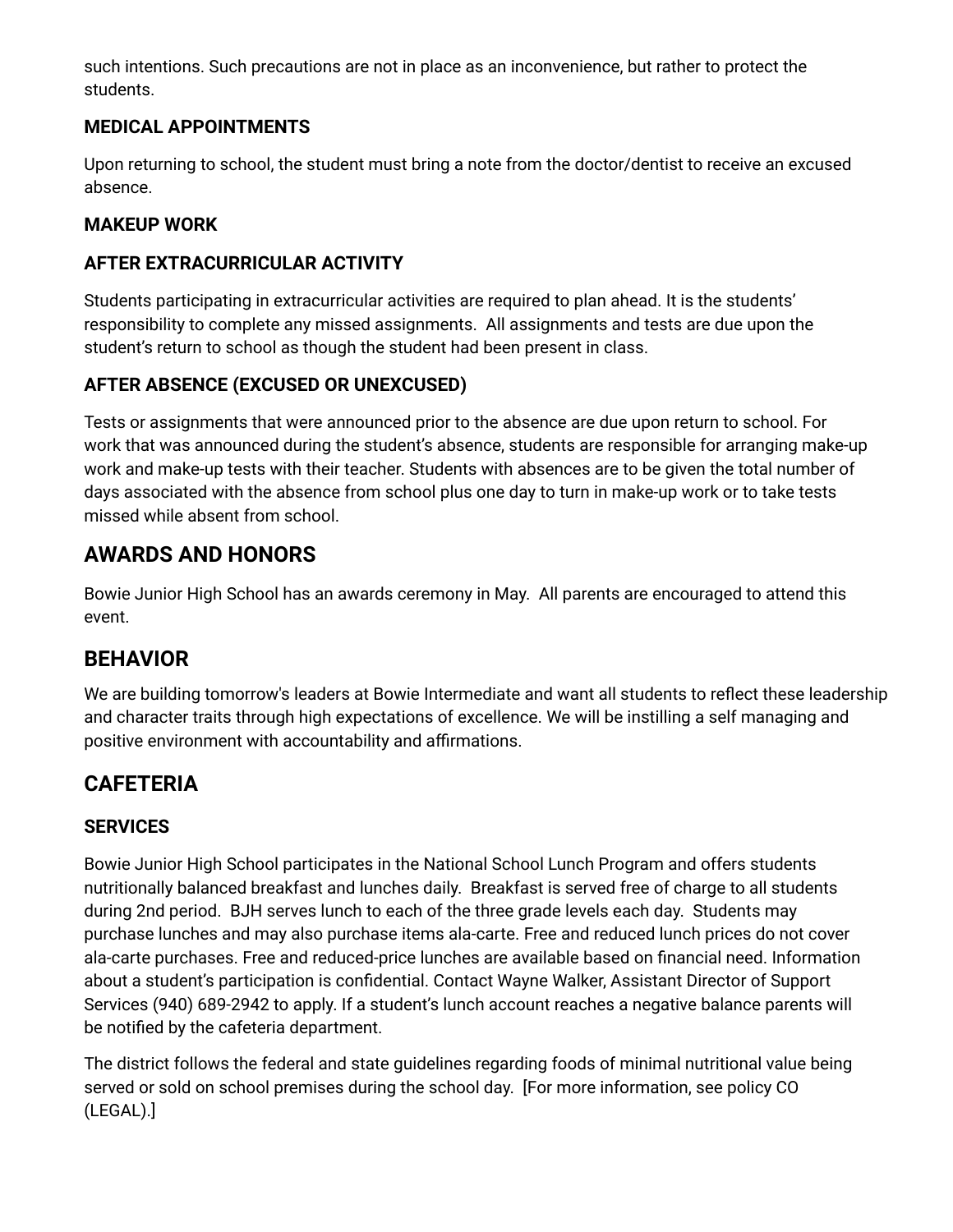#### **LEAVING CAMPUS DURING LUNCH**

Bowie Junior High School is a closed campus. Parents who wish to take their child to lunch, may do so by signing them out in the office and taking them from the building. We ask that you have your child back before the start of the next class so they will not be counted absent or tardy. Parents may also provide lunch for their child if they so choose. Please arrange for your child to pick up their lunch from the front office as school personnel will not be able to deliver lunches.

## **CHEATING/PLAGIARISM/ACADEMIC DISHONESTY**

Plagiarism is the use of another person's original ideas or writing as one's own without giving credit to the true author. Plagiarism will be considered cheating. A student that has engaged in cheating or other academic dishonesty may be given a zero for that assignment in addition to possible disciplinary action.

## **CLUBS AND ORGANIZATIONS-OFFICES & ELECTIONS**

Student elections for student council officers are held during the school year. These elections are facilitated by the sponsor of the organization. All students wishing to run for an office should contact the sponsor of the organization before the deadline. Student clubs and performing groups may establish codes of conduct and consequences for misbehavior that are stricter than those for students in general. If a violation is also a violation of school rules, the consequences specified by the school may apply in addition to any consequences specified by the organization. Coaches, directors, and/or sponsors will write expectations and consequences, and obtain signatures from both parents and participants so there are fewer misunderstandings regarding expectations.

# **CONFERENCES**

Students and parents may expect teachers to request a conference (1) if the student is not maintaining passing grades or achieving the expected level of performance, (2) if the student presents any other problem to his/her teacher, or (3) in any other case the teacher considers necessary.

A student or parent who has a concern, question, or wants information regarding their child's education should confer with the appropriate teacher, counselor, or principal. A parent who wishes to confer with a teacher may call the office to request an appointment during the teacher's conference period or request that the teacher call the parent during a conference period or at another mutually convenient time.

Should a problem arise with a teacher, you should first contact the teacher to schedule a meeting. Administration should not get involved unless the conference has failed to provide satisfaction. If a resolution has not occurred after the parent/teacher meeting, then the student, parent, and/or teacher should notify the principal. The principal will be glad to meet with those involved.

## **DESIGNATED HONORS/ADVANCED COURSES**

Students may request admittance to courses designated as honors or advanced classes. Established criteria must be met to become enrolled in these courses. The principal will make final decisions on enrollment and removal for these classes based on criteria met and/or maintained by the individual student. Criteria may involve, but is not limited to prior enrollment in a similar course, STAAR test scores, teacher recommendation, current success in honors classes as well as any other aspects that the principal sees as contributing factors.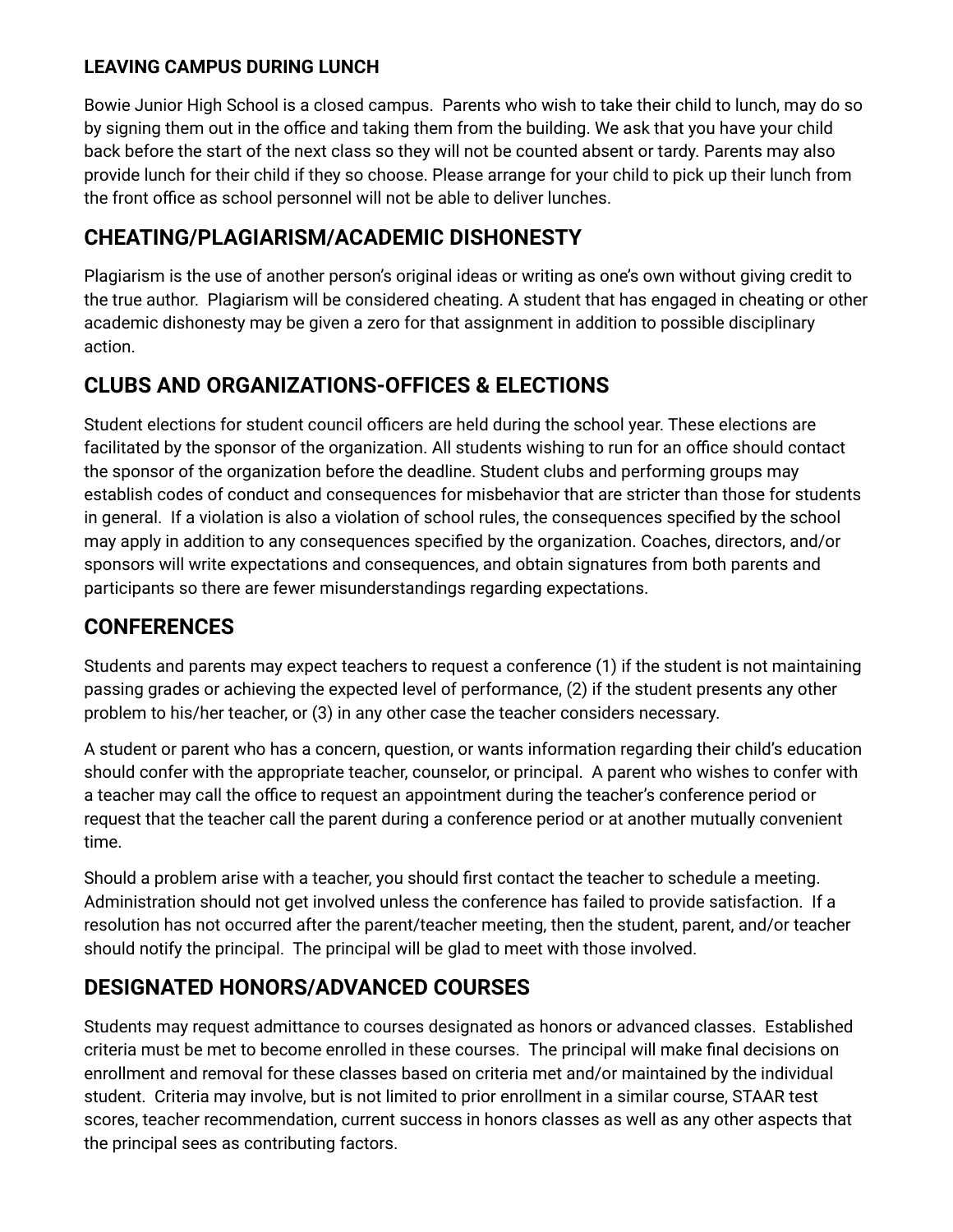If the student is not keeping up with rigor, a parent/teacher/student conference will be scheduled to discuss student success. If the student continues to struggle with rigor, removal from advanced classes may occur. Failure on a progress report or report card will result in a 3 week probation at which point they have until the next progress report or report card to get above passing.

# **DISCIPLINE**

During their school experience, we believe students and parents need to be aware of behavioral expectations and consequences. We ask for parents to respect decisions made by the school and work to ensure that your child follows the guidelines for behavior as cited in the BISD Code of Conduct.

Students at Bowie Junior High are expected to adhere to the behavior standards set forth in the Bowie ISD Student Code of Conduct. Disciplinary action could include detention, ISS, OSS, and/or DAEP placement. If a student is placed on the DAEP campus, there is a separate handbook to accompany that placement. Please note that this list is not exhaustive and the administrator will make the final determination. All chapter 37 offenses will be handled according to state declarations.

# **DISMISSAL**

When the bell rings to dismiss school, students should leave the campus in an orderly manner. Students using bus transportation should wait for the bus in the designated area.

# **DRESS AND GROOMING CODE**

The school's dress code is established to teach grooming and hygiene, prevent disruption, and minimize safety hazards. Dress code violations that present a danger to a student's health and safety, cause an interference with school work, or create a distraction or disruption will not be allowed. While we respect the students' desire to express themselves in their clothing and grooming styles, it is important to note that there should be a line of reasonable expectation for dress and appearance at school. We are also aware that not everyone will agree as to where that line should be drawn. Therefore, as the authority over the campus, the principal or designee will make final decisions about dress and grooming violations, as well as any other regulation pertaining to dress and/or attire. If the student is out of code he/she will be offered clothing if available or may contact a parent or guardian to bring them appropriate clothing.

Any items taken in violation of the dress or grooming code may remain in the custody of a school administrator until the end of the school day. Items not picked up by the student or parent on the last day of each grading period will be disposed of.

The administration of each campus will provide proper notification to students prior to any change in dress and grooming standards.

As soon as students enter school property, they are expected to meet the following guidelines:

# **REQUIRED DRESS:**

- Skirts, shorts, and dresses must be modest in length. These items must also be significantly longer than the top being worn. All undergarments must be covered even while bending or sitting.
- No pajamas or nightwear may be worn outside of designated days. All other dress code requirements must be met on these designated days.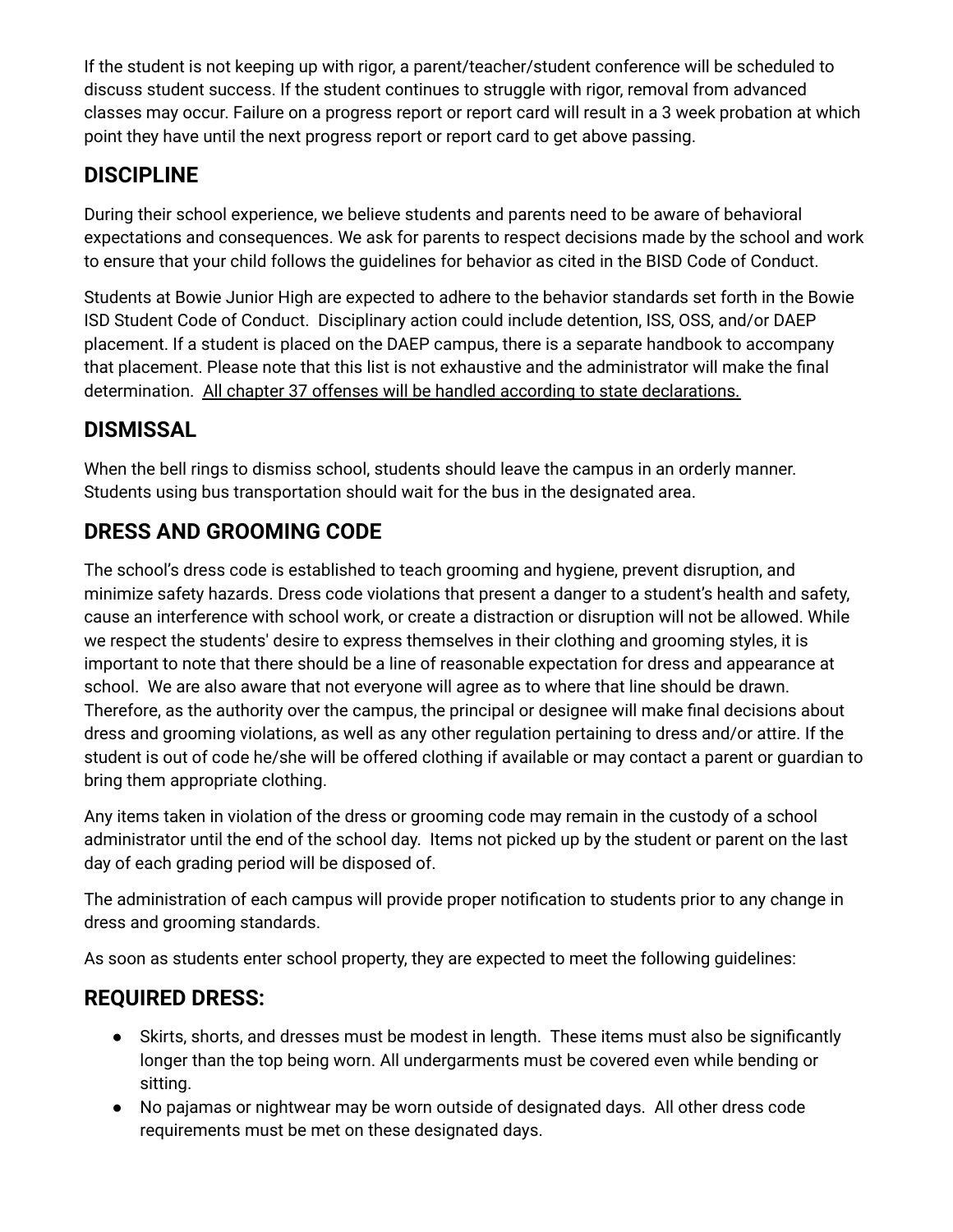- All shirts must cover the shoulder. Shirts must also cover the waistband of the pants worn so that the midriff is not exposed while bending or if arms are raised. The display of any cleavage indicates that the shirt is cut too low or not properly buttoned and should not be worn.
- All students must wear shoes. Closed toed shoes are preferred. House shoes or soft soled shoes are prohibited.
- No transparent or see through clothing may be worn at any time. Undergarments should not be visible at any time.
- All chains, clothing, or items that have gang or drug related significance or may be considered a weapon are prohibited. No chains of any kind will be permitted on billfolds, belts, or pants.
- Any writing on clothing deemed inappropriate by the administration will not be allowed. This includes, but is not limited to, anything promoting drugs, alcohol, weapons, violence, or any other negative behavior (including sayings with double meanings).
- Headgear: hats, bandanas, sweatbands, hoods from hooded clothing ("hoodies") etc. are not to be worn in the school building. For students not complying with this policy, teachers may take up the item and turn it in to the assistant principal's office. Items will be returned at the end of each 9-week period. If not claimed within a week of that date, items may be discarded.
- Exposed piercings, other than ears, are not allowed due to the possibility of unsafe circumstances during the instructional day.

## **REQUIRED GROOMING:**

- Hair, including facial hair, is to be kept clean and well-groomed at all times. Any hairstyle considered by administration to be a distraction or that is a safety concern is prohibited.
- Extreme hairstyles and/or make-up are prohibited.
- All tattoos deemed to be a distraction by administration must be covered. Examples of tattoos that will be covered are those that depict drug/tobacco products, offensive, vulgar, obscene, or violent images or language.
- Sunglasses may not be worn inside the school building, unless medically prescribed. Physician's instructions must be delivered to the campus administrator or designee.

Teachers are expected to direct students to correct any dress code violation as soon as it is noted and to document the correction to the assistant principal. Students found in violation of the dress code may receive disciplinary consequences and will either be given the opportunity to have someone bring them appropriate clothing and/or be sent to ISS until the violation is corrected. When necessary, the assistant principal will administer disciplinary action for dress code violations.

#### **DRILLS**

#### **FIRE, TORNADO, AND OTHER EMERGENCY DRILLS**

Students, teachers, and other district employees will participate in drills for emergency preparedness. When the alarm is sounded, students should follow the direction of teachers or marshals quickly, quietly, and in an orderly manner. Students will not be allowed to use their personal cell phones during drills or actual emergencies.

## **EMERGENCY INFORMATION**

Parents or guardians are to complete the necessary emergency information upon student's online enrollment. Any change of address, contact numbers, contact names, court paperwork, or other pertinent information concerning students should be reported immediately to the school office. Parents or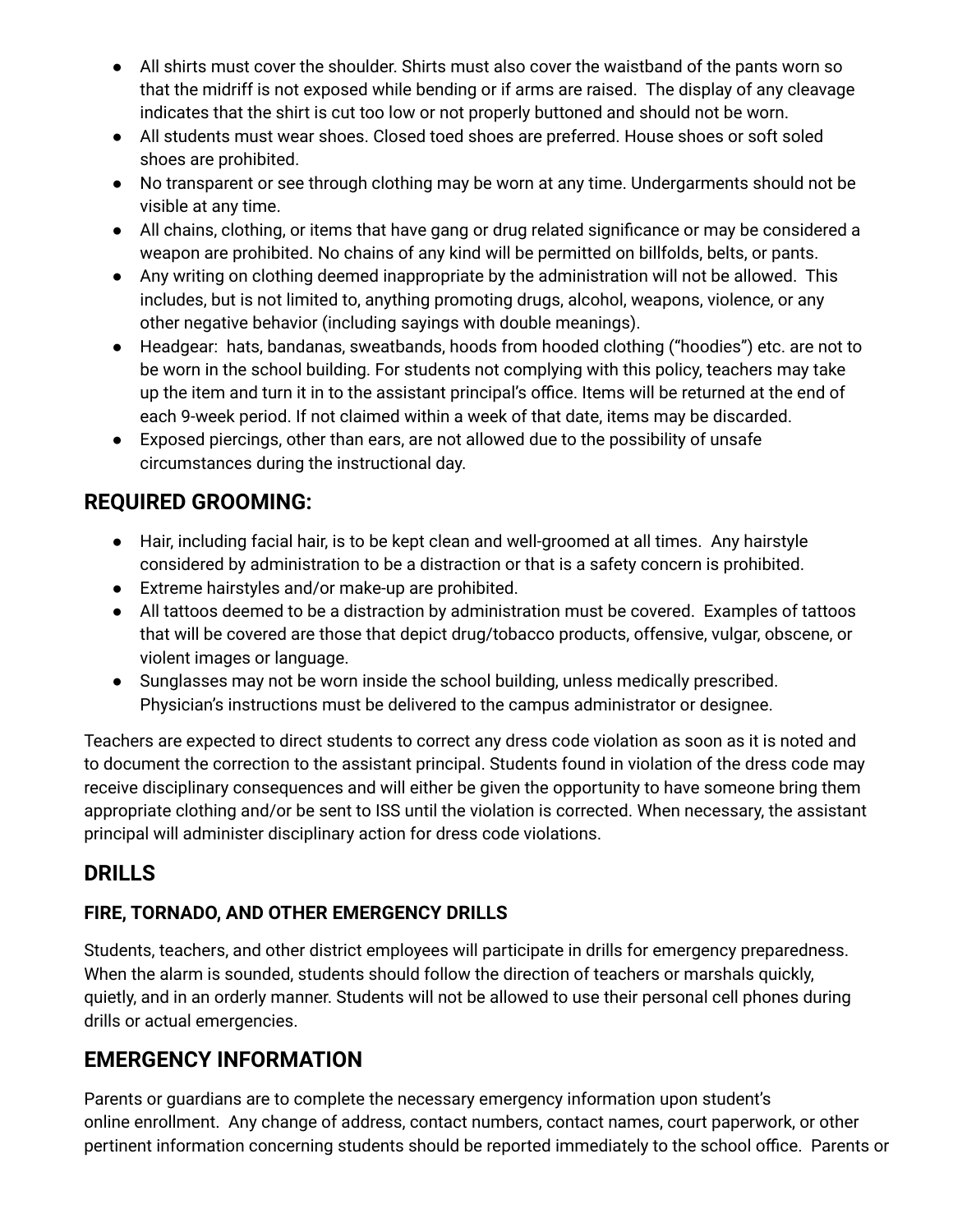guardians should keep current daytime phone numbers where they may be reached while their student is at school and emails so they will receive information from the school.

## **EXTRA-CURRICULAR ACTIVITIES, FIELD TRIPS, CLUBS, AND ORGANIZATIONS**

Participation in school-sponsored activities is an excellent way for a student to develop talents, receive individual recognition, and build strong friendships with other students. Students who participate and represent BJH must be in good academic and behavioral standing.

It is the responsibility of the individual student to make-up all missed assignments when absent for extracurricular activities. Students may want to work ahead and do the assignments before the trip when possible. All students assigned to AEP will not be able to participate in these types of activities until their AEP assignment has been completed.

Students participating in UIL activities may be subjected to random drug screenings.

#### **FIELD TRIPS**

Students who participate in school-sponsored trips will be required to ride in transportation provided by the school to and from the event. Exceptions may be made if the responsible BISD employee allows rare exceptions where a student's parent or guardian requests to take control/responsibility for the student. The parent can also request in writing (to the sponsor or principal) prior to the day of the event that the student be allowed to ride with an adult designated by the parent. The District shall not be liable for any injuries that occur to students riding in vehicles that are not provided by Bowie ISD.

The no-pass, no-play guidelines as well as student behavior will be considered for all field trip participation.

The campus principal shall approve each school-sponsored trip.

## **FUNDRAISERS**

All fundraisers must be approved by the campus principal. Students are not allowed to sell or promote any product on the school campus without prior approval.

#### **GRADING AND REPORT CARDS**

Teachers establish their grading standards, but those standards must be consistent with guidelines approved by the BISD Student Handbook and the campus principal. If you have a question about a grade your child receives on an assignment, you should talk first with the teacher. If you need further information after talking with the teacher, you may contact the principal.

Report cards will be available at the end of each nine-week grading period. Progress reports are available after the third and sixth weeks of each grading period. If progress reports or report cards include unsatisfactory grades, they must be acknowledged by the parent/guardian. This may be completed by signing the report and returning that to the school or any other form of communication with the school.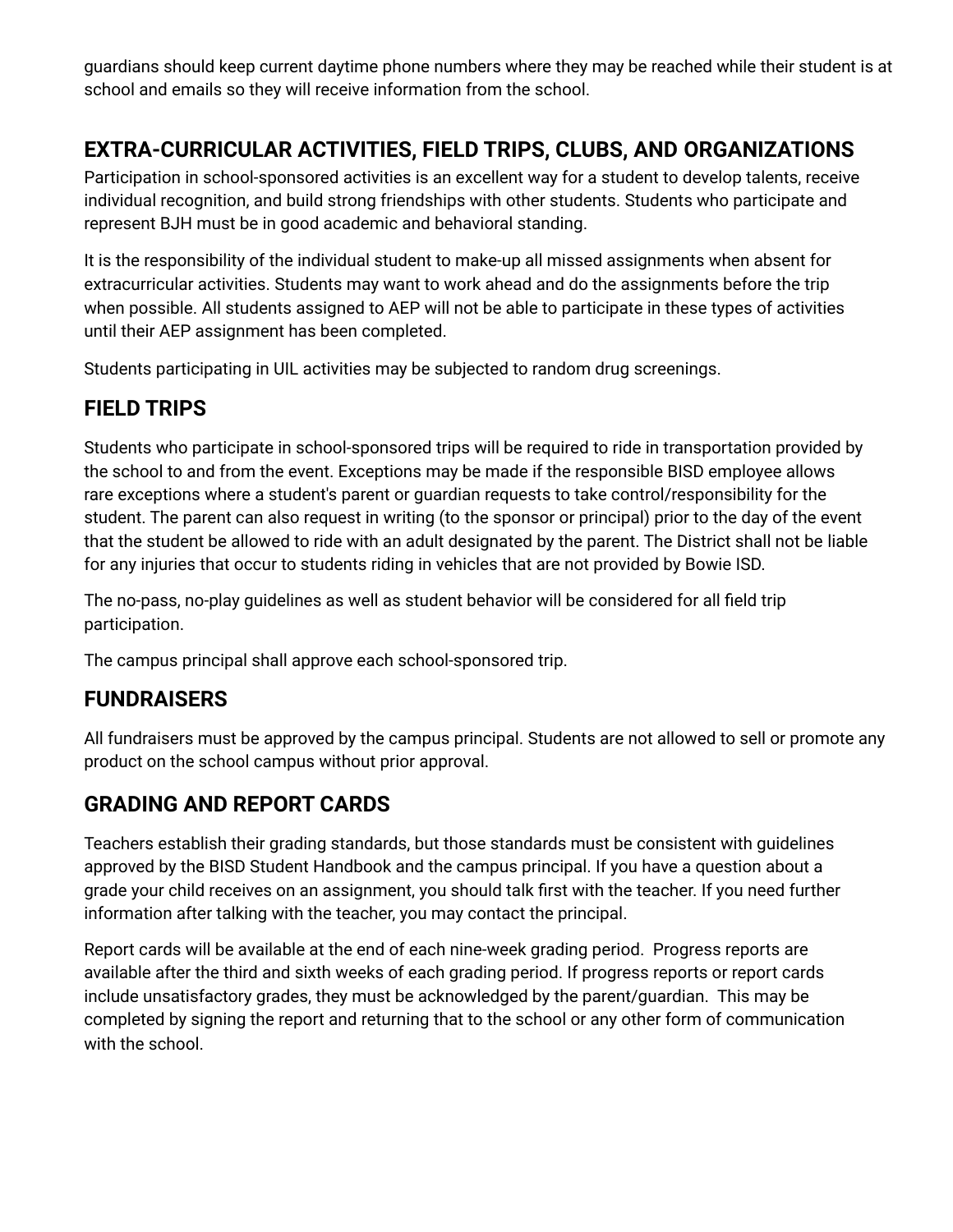## **HOMEWORK**

Assigned homework will reinforce skills and concepts taught in class and work on student responsibility and initiative to better themselves. Homework is to be used to check for understanding and to provide feedback to the students. Homework will have value to your child's academic success and should result in higher performance. Homework may be given as a grade that is recorded in the grade book. Regardless of an assigned grade, completion of the work is the expectation.

## **HUMAN GROWTH AND DEVELOPMENT**

Students may be offered special human growth and development courses throughout the year.

# **ILLNESS OR INJURY AT SCHOOL**

BJH will promptly attempt to notify parents, guardians, and/or a designated emergency contact if we have knowledge that a student has been injured or has become ill at school. In addition, BJH has a secluded area where students can stay if they are injured or become ill.

One of the forms parents complete at the beginning of each school year is a form authorizing designated school employees to give consent to medical treatment in case a student is injured at school or at school-related activity. The school will call the parent or guardian in such a situation and will also notify emergency medical personnel. It is important to understand that the school district is not responsible for any cost of medical treatment or services provided after an injury at a school related activity. We cannot and will not use public funds to pay individual student medical expenses.

Students often have to take prescription medication for a certain period of time as treatment for a medical condition. If at all possible, BJH asks that parents schedule the timing of the doses so that the student takes the medication at home. If students must take medication at school, parents need to make a written request to the administration and provide the medication to the nurse. Only authorized school employees are permitted to administer prescription medicines at school. We do not permit students to carry their own medications and self-administer. Students found in possession of any medication are subject to disciplinary action.

# **LIBRARY FACILITIES**

The Bowie Junior High School library is available for student research and study, with resources appropriate for the needs of all students. Students have access to the library during the school day and during posted hours before and after school. Students are responsible for materials checked out from the library. The student will be held accountable for lost or damaged resources. Lost or damaged books will be charged a replacement price of the book. If a student has a missing book they will not be able to check out additional books until the fine or replacement cost is paid. If the student damages a laptop or laptop bag that is issued to them from BISD, the student will be responsible for replacement or repair costs according to our Acceptable Use Policy.

# **LOST, DAMAGED OR STOLEN PERSONAL ITEMS**

We ask that you discourage your child from wearing or bringing expensive or irreplaceable items to school. Students are responsible for all of their personal possessions while at school or any school-sponsored event. Students are provided a locker in which to keep personal items and educational materials. Students should keep their locker locked at all times. It is important that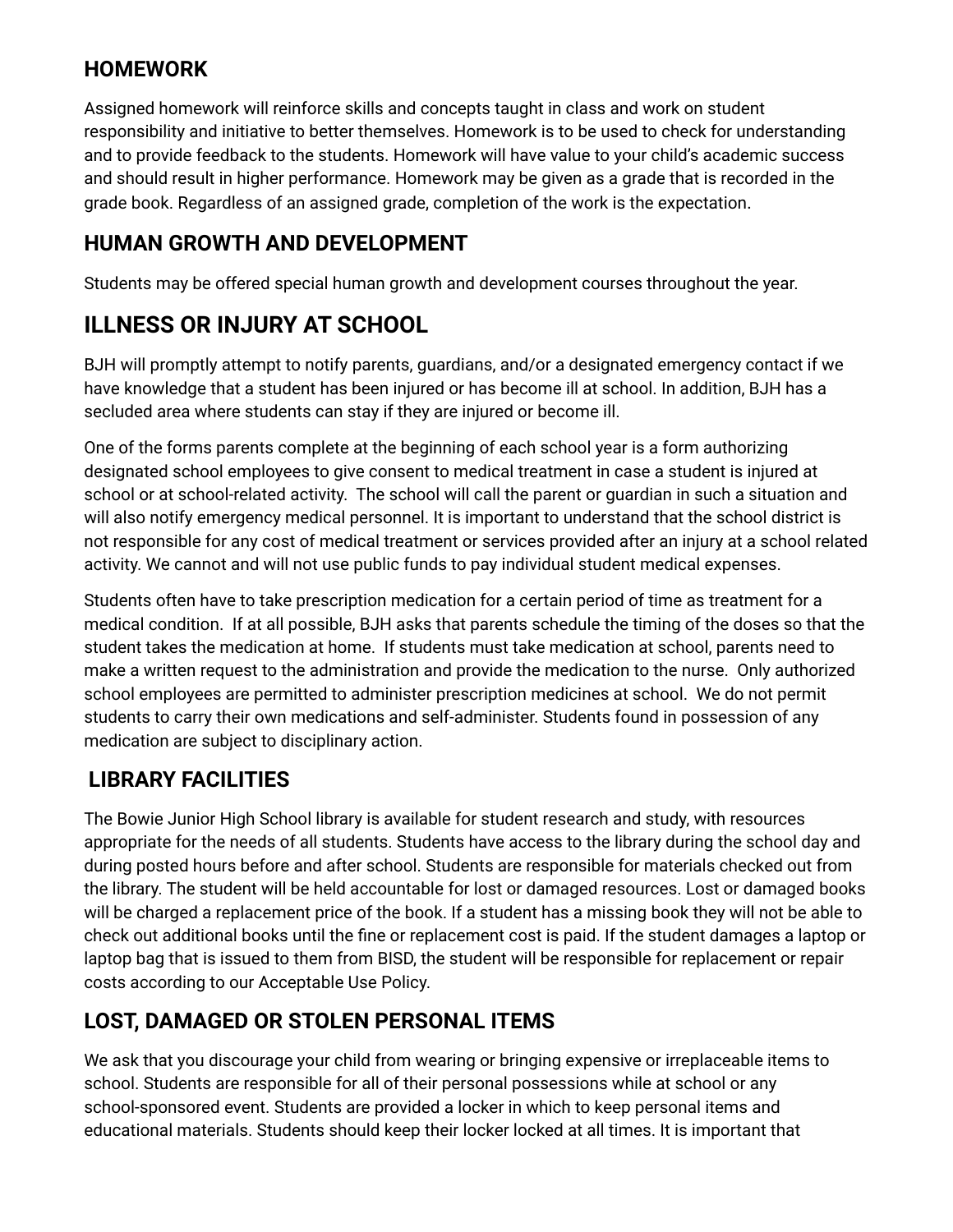students understand the school district is not responsible for any personal items that are lost, damaged, or stolen at school or a school-related activity.

#### **OUTSIDE FOOD OR DRINK**

Students should not share food or drinks at any time. Food will be eaten in the cafeteria or in a location designated by school employees. Parents may only provide outside food for their own children during lunch times.

Students may carry a water bottle (reusable or consumable bottle) with them and access it during class time as long as the bottle contains only water. Students who fill the bottle with any substance other than water will be asked to pour the liquid out and/or place the bottle in their locker. Repeated offenses will constitute violation of the student code of conduct and may result in confiscation of the bottle or referral to the assistant principal.

#### **PARENT CONFERENCES**

Students and parents may be asked to participate in a conference if their child is not passing, having issues in class, or for any other issued that is deemed necessary to discuss.

A student or parent who wants information or has a question/concern should confer with the appropriate teacher, counselor, or principal. A parent who wishes to confer with a teacher may call the office for an appointment during the teacher's conference period or request that the teacher call the parent during a conference period or at another mutually convenient time.

#### **PARENT INVOLVEMENT**

Both experience and research tell us that a student's education succeeds best when there is good communication and a strong partnership between home and school. Bowie Junior High School offers various avenues to be involved. PASS (Parents and Students Strong) is the name of the BJH parent organization and is available for all parents and guardians. If you are interested in being involved in any way, please contact the principal's office.

# **PHONES AND ELECTRONIC DEVICES**

For safety purposes, the district permits students to possess personal cell phones; however, these devices must remain turned off during the instructional day, including during all testing, unless they are being used for approved instructional purposes. A student must have approval to possess other telecommunications devices such as netbooks, laptops, tablets, or other portable computers. The school district will not be responsible for lost, stolen or damaged personal devices.

The use of cell phones or any device being used to capture images is strictly prohibited in locker rooms or restroom areas while at school or at a school-related or school-sponsored event. These devices will not be allowed to be out or used in the hallways during the school day.

If a student uses a telecommunications device without authorization during the school day, the device may be confiscated. The consequences for unauthorized use are listed below.

Offenses for unauthorized use will be as follows:

● 1<sup>st</sup> offense – Confiscation of device with return to student before or after school with a warning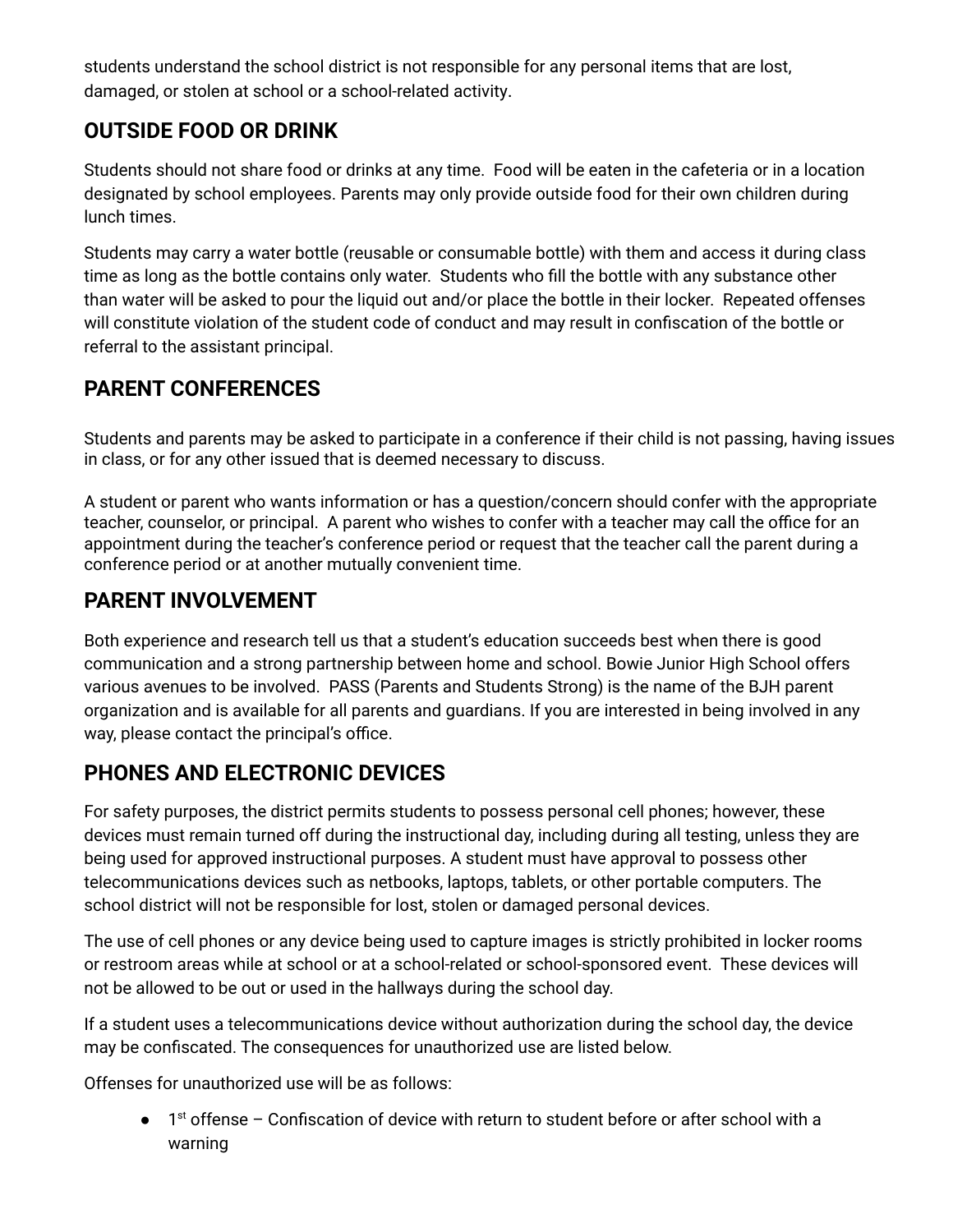● Subsequent offenses – Confiscation of device with a \$15 fee that must be paid by the parent when it is picked up by the parent. Students will not be allowed to retrieve their own device on subsequent offenses.

Confiscated telecommunications devices that are not retrieved by the student or the student's parents will be disposed of after the notice required by law.

In limited circumstances and in accordance with law, a student's personal telecommunications device may be searched by authorized personnel.

Any disciplinary action will be in accordance with the Student Code of Conduct. The district is not responsible for damaged, lost, or stolen telecommunication devices.

## **PHYSICAL EXAMINATIONS**

Physical examinations are required for all students participating in UIL athletic or cheerleading events. For more information concerning physical exams, contact the BISD Athletic Director.

#### **PROMOTION**

In grades 1–8, promotion to the next grade level shall be based on an overall average of 70 on a scale of 100 based on course-level, grade-level standards (essential knowledge and skills) for all subject areas and a grade of 70 or above in language arts and mathematics.

Additionally, if a student fails to demonstrate proficiency on a state-mandated assessment (STAAR), the student shall be provided accelerated instruction in accordance with state law. This could be summer school, tutoring, or participation in our Response to Intervention Program.

[For more information, see policy EIE(Local).]

#### **SAFETY**

From time to time, students, teachers, and other district employees will participate in drills of emergency procedures. When the alarm is sounded, students should follow the direction of teachers or others in charge quickly, quietly, and in an orderly manner.

#### **SCHEDULE CHANGES**

Schedule change requests should be made in writing to the school counselor. Most schedule changes will not be approved after the 10<sup>th</sup> day of each semester. School officials will accept a request for a schedule change at any time.The campus principal will make the final decisions on changes requested outside of these time periods.

## **SCHOOL FACILITIES**

Students are not to congregate in any school facility before or after school outside of designated times. Students are allowed in the school cafeteria and auditorium from 7:15-7:50 to ensure they are monitored after being dropped off on campus. Once the student is dropped off on the BJH grounds, they are not allowed to leave without the appropriate parent or guardian check out. When a student is finished with classes for the day, they should leave the campus in an orderly manner. Students using bus transportation should wait in their designated area.

## **SCHOOL HOURS**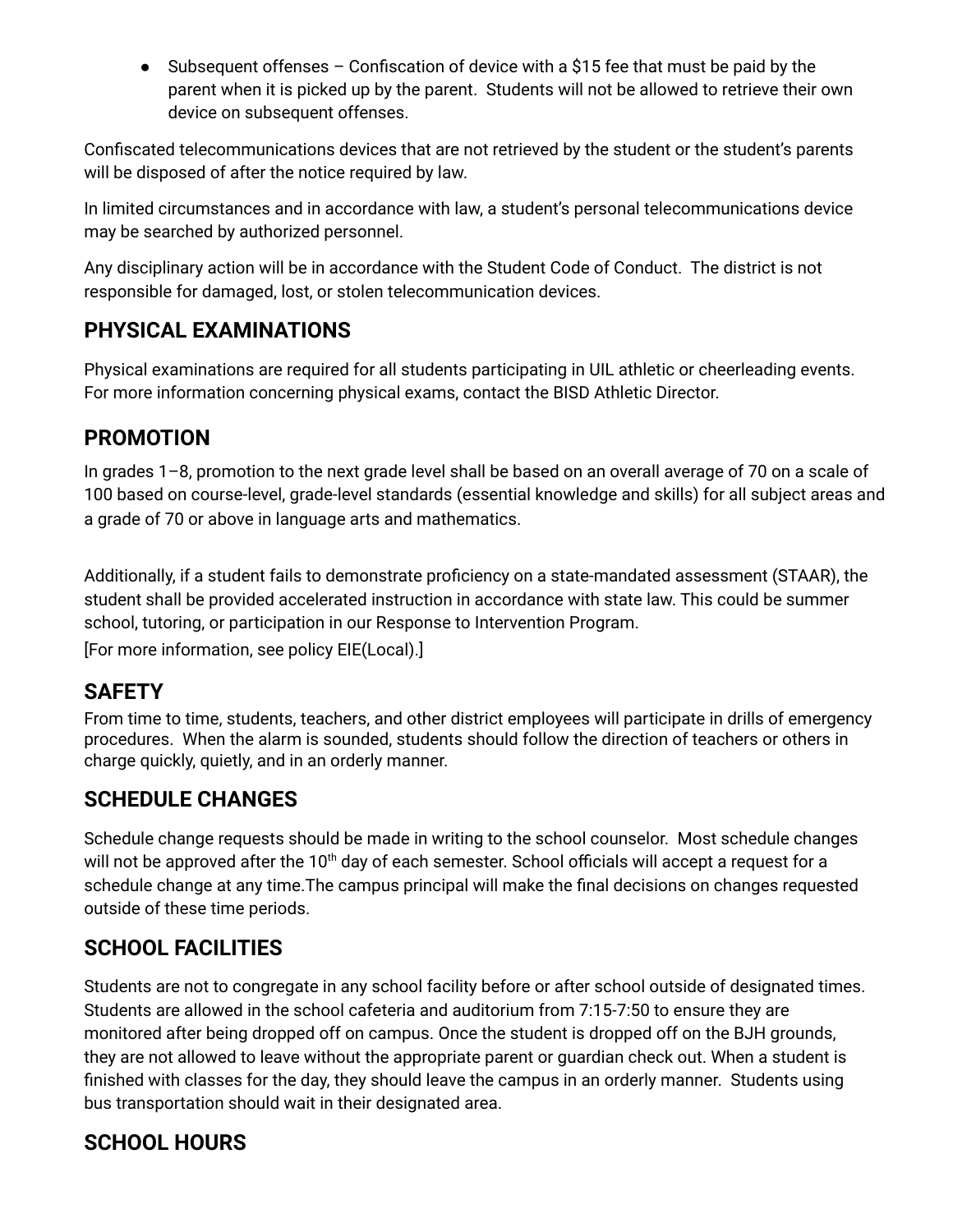Tutorials are available to all students from 7:30-7:50 and from 3:25-4:00 most school days. Arrangements should be made with the teacher regarding tutorials. The regular school day is from 7:55 until 3:25 on all days except Wednesday. The BJH Wednesday Schedule begins at 7:55 and ends at 2:40. The first class starts promptly at 7:55 everyday. Students are considered tardy after the 7:55 bell.

## **SUMMER SCHOOL**

Junior high students who have major academic gaps and need accelerated instruction, do not meet promotion requirements, or have attendance guidelines may be required to attend summer school. A parent will be notified if the student must attend summer school. Summer School normally occurs during the 1st three weeks of summer, so please plan accordingly.

#### **STUDENT WELFARE**

Students that feel they need to report any unsafe behavior regarding themselves or a classmate may use the link on the Bowie ISD or Bowie Junior High website and complete the appropriate form. These reports may include self harm, suicidal thoughts, bullying concerns, or other anonymous reporting. Administrators and counselors will be notified when the report is submitted.

#### **TRAFFIC PATTERNS AND PARKING**

#### **Parking Areas**

Parking areas in the rear of the school are intended only for the use of employees, vendors, and school buses. Parents are requested to use the designated area in the front of the school for parking **during** the school day.

#### **IN THE MORNING:**

Buses will unload at the back of the school (Gym Area).

Parents will drop off at the front of the school (Tarrant St.) or the field house or gym when appropriate for sports practices.

#### **IN THE AFTERNOON:**

Buses will load in the bus lane directly in front of the gym. No through traffic is allowed at that time. Car riders or walkers will exit through the front, rear, or side doors of the building. Please avoid double parking during release times.

#### **TRANSPORTATION**

Bowie ISD provides bus transportation for those students that qualify for transportation. This transportation may be revoked by the school for misbehavior and/or failure to follow the established rules, procedures and/or directives from the drivers.

#### **VISITING SCHOOL**

Parents and guardians are welcome to visit district schools. For the safety of those within the school and to avoid disruption of instructional time, all visitors must first report to the school's front office and must comply with all applicable district policies and procedures. Visitors will be required to present a valid driver's license and upon clearance, obtain a visitor's badge. This badge must be worn at all times. Upon exiting the building, visitors must return the badge to the office to check out.